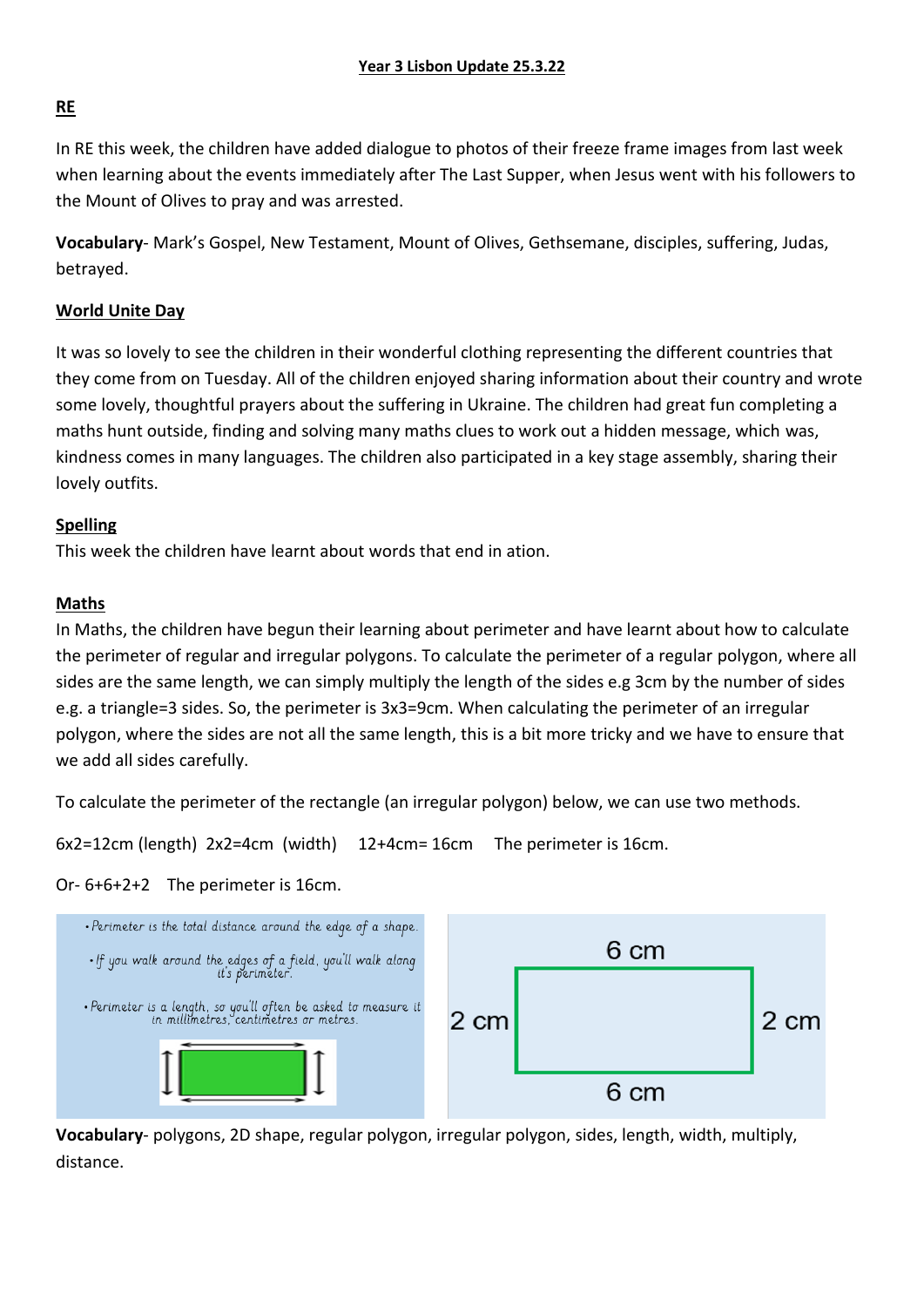## **Times tables**

The children have really enjoyed playing the game 'Hit the button' in class this week to practise their quick recall of the 4 times tables. In this game, the children get 60 seconds to correctly 'hit the button' to the correct answer of a times table question. Lots of the children are keen to practise at home, to try and improve their score for next week! Please see the link below. A big well done to Dennis who was our times table champion this week!

<https://www.topmarks.co.uk/maths-games/hit-the-button>

# **Homework**

This week the children have been given a Maths activity to complete on perimeter. Please see Teams for further information.

## **Jonah and the Whale**

We are looking forward to welcoming you to the LKS2 production of Jonah and the Whale next week. There will be tea and coffee available after the play; there will also be a fundraising collection after the play to purchase further resources for the classes. Year 3 Lisbon's performance for parents will be on 2pm on Monday 28th March. You will have all received a ticket for the show, which admits two people.

## **Diary dates**

**Friday 1st April**- Pyjama day- £1 donation for school fundraising. **End of term- 2.30pm finish.**

## **Messages**

 We have had a few confirmed cases of chickenpox in class this week. Please read the information below for symptoms and guidance. Please do not send your child into school if they are displaying symptoms, as it is highly contagious.

**<https://www.nhs.uk/conditions/chickenpox/>**

- Thank you for sending in your child's costume for The Year 3 and 4 performance.
- Could you please check that all uniform is clearly labelled with your child's name and that your child has all of the correct school equipment, which also needs to be labelled with their name.
- A reminder to please order school lunches in advance.
- The children have been reminded about having 'spares' in school to play games on the field at lunchtime, e.g. tracksuit bottoms. These need to be brought into school in a plastic bag.
- A reminder that **no earrings** should be worn in school and long hair needs to be tied up.

Thank you, Have a great weekend, Laura $\circledcirc$